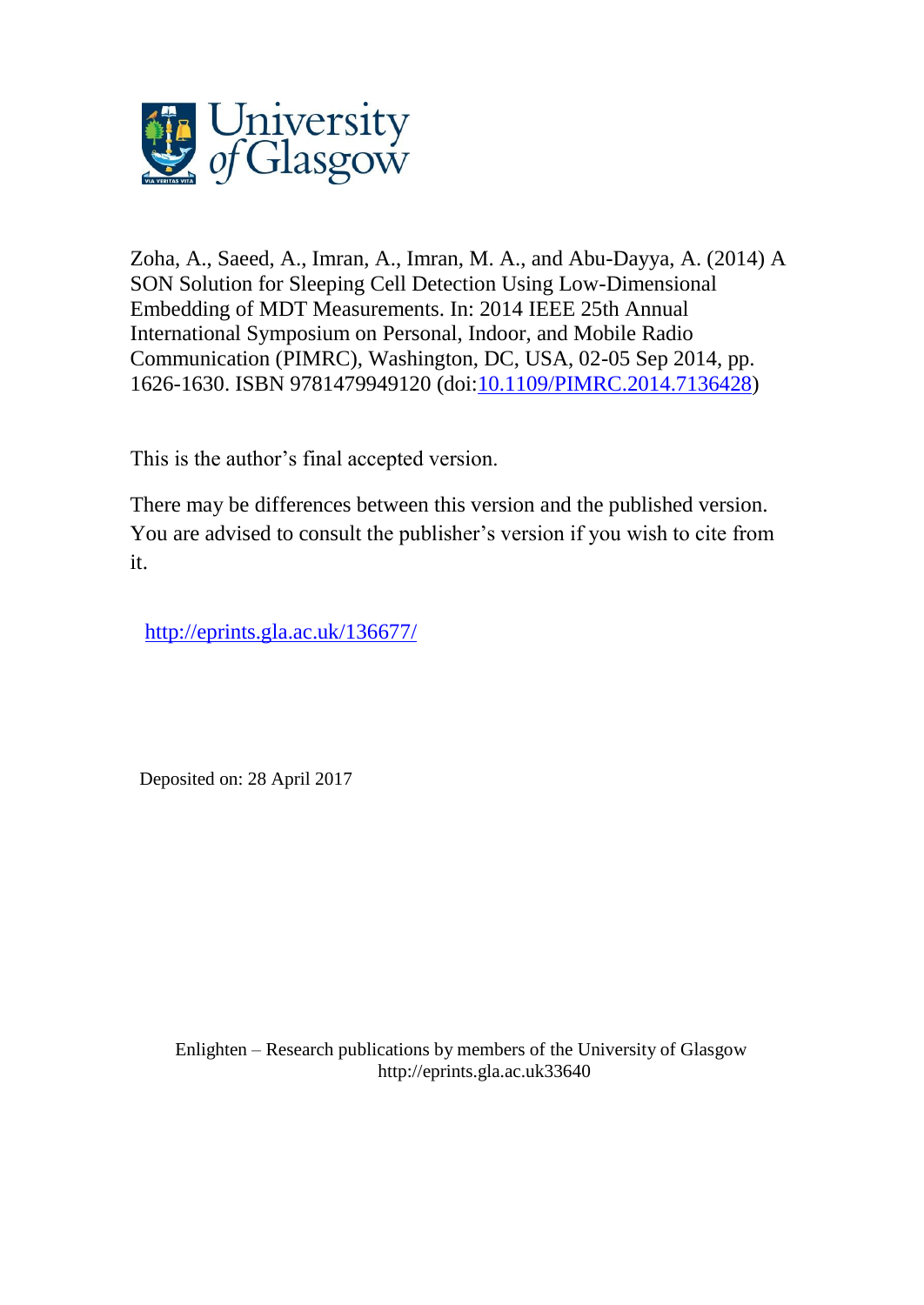# A SON Solution for Sleeping Cell Detection using Low-Dimensional Embedding of MDT Measurements

Ahmed Zoha<sup>∗</sup>, Arsalan Saeed <sup>†</sup>, Ali Imran<sup>‡</sup>, Muhammad Ali Imran<sup>†</sup> and Adnan Abu-Dayya<sup>∗</sup> <sup>∗</sup>QMIC, Qatar Science and Technology Park, Doha, Qatar 210531 †CCSR, University of Surrey, Guildford, UK, GU2 9PL ‡University of Oklahoma,Tulsa, USA 71435 ahmedz@qmic.com, arsalan.saeed@surrey.ac.uk, ali.imran@ou.edu

*Abstract*—Automatic detection of cells which are in outage has been identified as one of the key use cases for Self Organizing Networks (SON) for emerging and future generations of cellular systems. A special case of cell outage, referred to as Sleeping Cell (SC) remains particularly challenging to detect in state of the art SON because in this case cell goes into outage or may perform poorly without triggering an alarm for Operation and Maintenance (O&M) entity. Consequently, no SON compensation function can be launched unless SC situation is detected via drive tests or through complaints registered by the affected customers. In this paper, we present a novel solution to address this problem that makes use of minimization of drive test (MDT) measurements recently standardized by 3GPP and NGMN. To overcome the processing complexity challenge, the MDT measurements are projected to a low-dimensional space using multidimensional scaling method. Then we apply state of the art  $k$ -nearest neighbor and local outlier factor based anomaly detection models together with pre-processed MDT measurements to profile the network behaviour and to detect SC. Our numerical results show that our proposed solution can automate the SC detection process with 93% accuracy.

*Keywords*—*Anomaly Detection, Cell Outages, Low-Dimensional Embedding, LTE, Self-Organizing Networks, Sleeping Cell*

# I. INTRODUCTION

The increased demands of high throughput, coverage and end user quality of service (QoS) requirements, driven by ever increasing mobile usage incur additional challenges for the network operators. One such challenge is the optimization and maintenance of network performance in a cost-efficient manner which can be addressed through high degree of automation in cellular networks. Automation of the network management process through SON concepts [1] as specified in 3GPP Release 10 standards, is aimed at increasing the robustness and efficiency of LTE network, while minimizing the capital investment and operational expenditures (CAPEX and OPEX). One of the highly desirable functionality in SON is to automate the detection of cells in outage i.e., cells which are not providing normal service level either due to software (SW) or hardware (HW) failure. A special case of cell outage, referred to as *Sleeping Cell* [1], is particularly tricky to deal with even with SON because in this case cell goes into outage or may perform poorly without triggering an alarm for Operation and Maintenance (O&M) system, consequently no

SON compensation function can be launched. Thus a sleeping cell can remain undetected and uncompensated for hours or even days, unless site visit or drive tests are performed or complaints are received by affected customers.

To overcome this problem, in this paper we present novel solution to automatically detect SC using a machine learning approach. A special case of SC has been examined in which a cell becomes *catatonic* (i.e., no service is available) due to bidirectional antenna gain failure, which may occur due to the malfunctioning of transmitting and receiving modules in Evolved Universal Terrestrial Radio Access (E-UTRA) NodeB (eNB). The reported studies in literature that addressed the problem of cell outage detection are either based on quantitative models [2] which requires domain expert knowledge, or simply rely on performance deviation metrics for detection [3]. Just recently interest has emerged in applying methods from the machine learning domain such as clustering algorithms [4] as well as Bayesian Networks [5] to automate the detection of faulty cell behavior. Coluccia *et al.* [6] analyzed the variations in the traffic profiles for 3G cellular systems to detect realworld traffic anomalies. In particular, the problem of detecting catatonic sleeping cells has been addressed by leveraging the *Neighbor Cell List (NCL)* reports [7] to construct a visibility graph, whose topology changes are used to detect cells that are experiencing outage.

Compared to aforementioned approaches, the solution proposed in this paper differs in various aspects. This study adopts a model-driven approach that makes use of mobile terminal assisted data gathering solution based on minimize drive testing (MDT) functionality [1] as specified by 3GPP. The main idea of MDT is that the network can request the user equipment to report the key performance indicators (KPIs) including radio specific measurements from the serving and neighboring cells along with the location information. Our proposed method first maps these KPIs to a low-dimensional embedding space and then further uses them in conjunction with global and local anomaly detection models to build a "normal" network profile. This is in contrast to state of the art techniques that analyze one or two KPIs to learn the threshold levels and use it as a reference for detecting network anomalies. The models once learned leverage the intrinsic characteristics of embedded network measurements to automatically recognize SC situation. Moreover, the geo-locations associated to the 978-1-4799-4912-0/14/\$31.00  $\odot$  2014 IEEE measurements are used to localize the position of SC, so that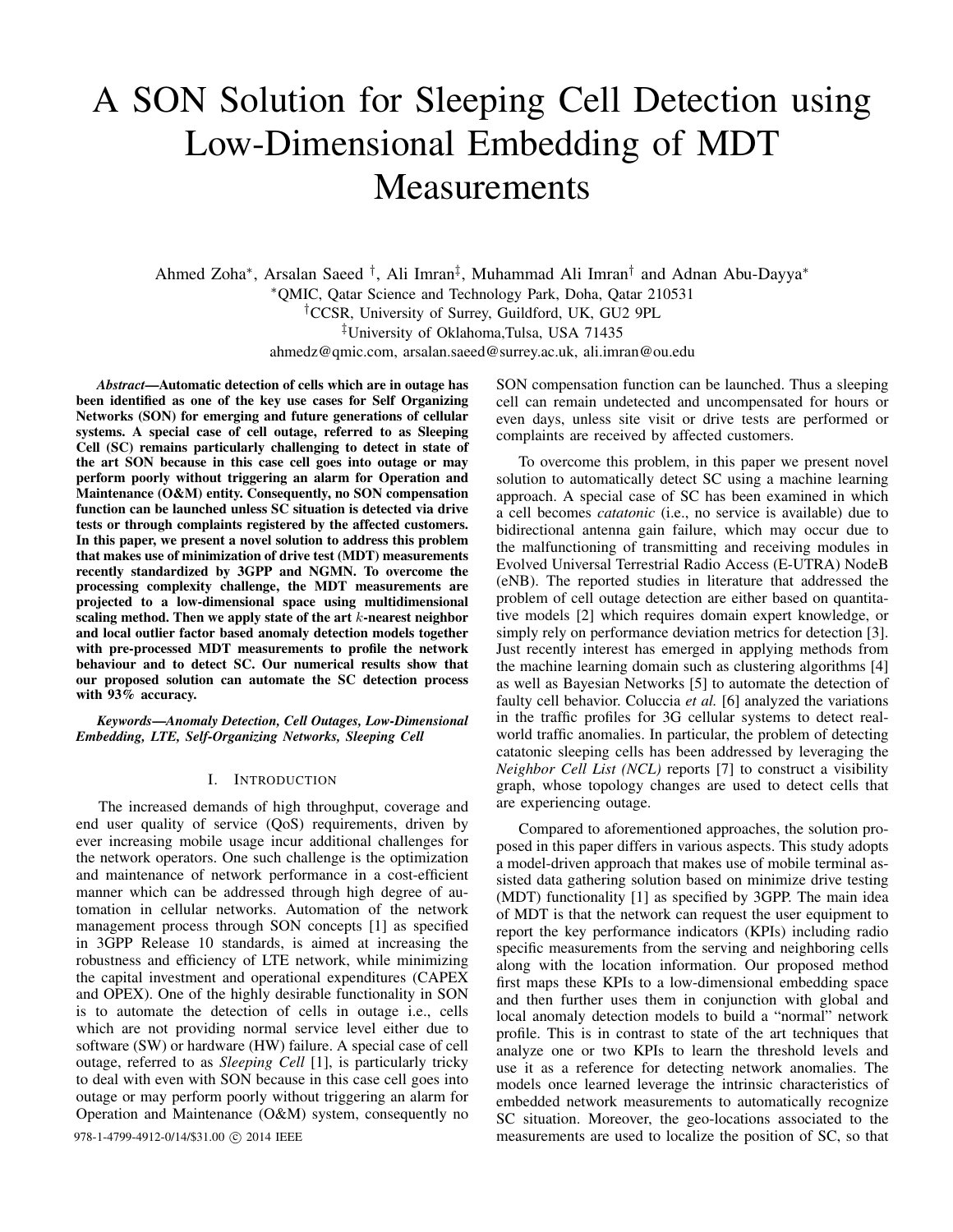

Fig. 1. An overview of Sleeping Cell Detection and Localization Framework

self-healing functionality can be triggered. To the best of our knowledge, no prior study examines the use of global and local anomaly detection methods from the machine learning domain and subsequently applies it for SC detection. Secondly, the framework provided paves a way towards implementing selfhealing functionality in emerging (LTE) as well as future (5G) self organizing networks. Therefore, the proposed solution is validated with simulations that are setup in accordance with 3GPP LTE standard in order to construct MDT database for further analysis. The remainder of this paper is structured as follows: Section II presents the proposed framework for SC detection. It also includes a brief discussion on two state of the art anomaly detection models namely *k*-nearest neighbor and Local Outlier Factor based Anomaly detector. The details of our simulation setup and evaluation methodology are provided in Section III. Finally, Section IV and V report the results and the conclusion, respectively.

# II. SLEEPING CELL DETECTION FRAMEWORK

The main idea is to use the MDT reports acquired from a fault-free operating scenario to profile the behaviour of the network. The subsequent step is to use the learned profile to identify the SC situation. The proposed SC detection framework adopts a four step approach including measurements, profiling, detection and localization as shown in Figure (1). The steps involved are further elaborated in the following subsections.

## *A. Measurement*

The MDT reporting schemes have been defined in LTE Release 10 during 2011 [1]. The release proposes to construct a data base of MDT reports from the network using *Immediate* or *Logged* MDT reporting configuration. In this study, the UE's are configured based on immediate MDT configuration to report the cell identification and radio-measurement data to eNB, as specified in Table I, periodically as well as whenever an A2 event (i.e., Serving cell becomes worst than a *threshold*) occurs. The eNB after retrieving these measurements further appends time and wide-band channel quality information (CQI) and forward it to the O&M system to construct the MDT database. The reports obtained from the reference scenario (i.e., fault-free) acts as a benchmark data and used by the target anomaly detection models to learn the network profile. After the completion of network profiling, the models compare the test measurements against the learned profile to detect possible coverage problems as discussed in the following subsection.

# *B. Profiling and Detection*

In the profiling phase, initially data cleaning and normalization operations are performed to pre-process the collected

| Location<br>Serving Cell info<br><b>RSRP</b><br>RSRO<br>Neighboring Cell Information | longitude and latitude information<br>Cell Global Identification (CGI)<br>Reference Signal Received Power in dBm<br>Reference Signal Received Quality in dB<br>Three Strongest intra-LTE RSRP, RSRO<br>information |
|--------------------------------------------------------------------------------------|--------------------------------------------------------------------------------------------------------------------------------------------------------------------------------------------------------------------|

TABLE I. MDT REPORTED MEASUREMENTS

measurements within the database. The KPIs including reference signal received power and quality of the serving as well as of the three strongest neighbouring cells along with the CQI are augmented into one feature vector as shown in Equation 1

$$
V = \{RSRP_S, RSRP_{N1}, RSRP_{N2}, RSRP_{N3},
$$
  
\n
$$
RSRQ_S, RSRQ_{N1}, RSRQ_{N2}, RSRQ_{N3}, CQI\}
$$
 (1)

where *S* and *N* stands for serving and neighboring cells, respectively. The 9-dimensional feature vector V corresponds to one measurement sample which is further embedded to only three dimensions in the Euclidean space using Multi-Dimensional Scaling (MDS) method [8]. MDS provides a lowdimensional embedding of the target KPI vectors V while preserving the pairwise distances amongst them. Given, a  $t \times t$ dissimilarity matrix  $\Delta^X$  of the MDT dataset, MDS attempts to find t data points  $\psi_1...\psi_t$  in m dimensions, such that  $\Delta^{\Psi}$  is similar to  $\Delta^X$ . Classical MDS (CMDS) operates in Euclidean space and minimizes the following objective function

$$
\min_{\psi} \sum_{i=1}^{t} \sum_{j=1}^{t} (\delta_{ij}^{(X)} - \delta_{ij}^{(\Psi)})^2
$$
 (2)

where  $\delta_{ij}^{(X)} = ||x_i - x_j||^2$  and  $\delta_{ij}^{(\Psi)} = ||\psi_i - \psi_j||^2$ . Equation 2 can be reduced to a simplified form by representing  $\Delta^X$  in terms of a kernel matrix using Equation 3

$$
X^T X = -\frac{1}{2} H \Delta^X H \tag{3}
$$

where  $H = I - \frac{1}{t}ee^T$  and e is a column vector of all 1's. This allows us to rewrite Equation 2 as

$$
\min_{\Psi} \sum_{i=1}^{t} \sum_{j=1}^{t} (x_i^T x_j - \psi_i^T \psi_j)^2
$$
 (4)

As shown in [8], that the  $\Psi$  can obtained by solving  $\Psi = \sqrt{\sum_{n=1}^{N} P_n}$  $\overline{\Lambda}V^T$ , where V and  $\Lambda$  are the matrices of top m eigenvectors and their corresponding eigenvalues of  $X^T X$  respectively. The  $m$  dimensional embedding of the data points are the rows of  $\overline{\Lambda}V^T$ , whereas the value of m is chosen to be 3 in our case. The embedding of KPI's into a lower dimension has several advantages. First, it makes the framework generic allowing it to incorporate new KPI's and network-centric features such as call drop ratios, data traffic etc without imposing higher computational requirements. Subsequently, the interrelationships of high-dimensional databases can be explored in a lowerdimension space. Second, given the growing complexity of the networks, particularly in case of SON, it is challenging to identify few KPIs that accurately capture the behavior of the system. Thus, the embedded representation of KPI's not only addresses this challenge but also aids in the cell profiling process by increasing the separation amongst the dissimilar measurements and vice versa. Consequently, the target algorithms obtain a better estimation of data density and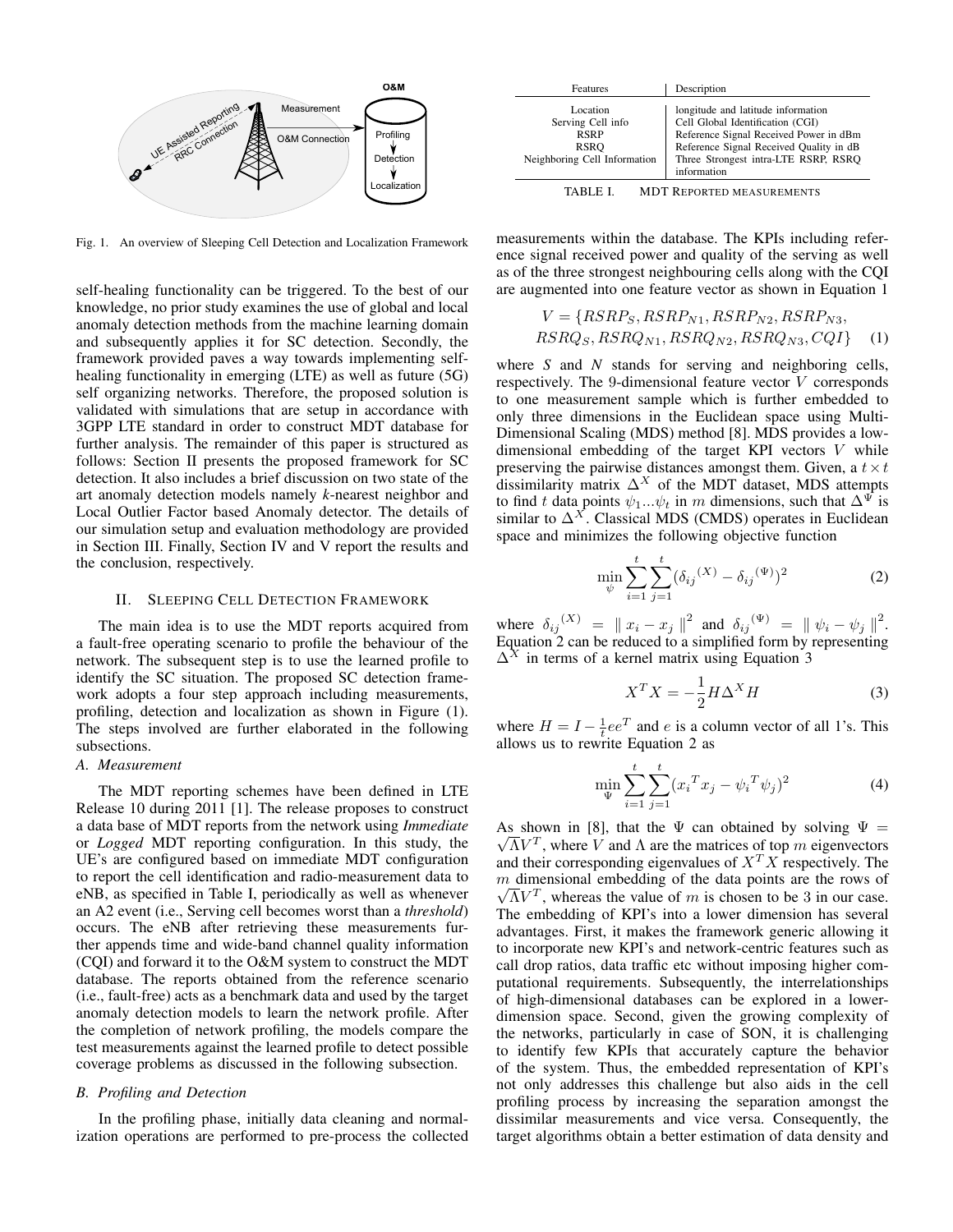can identify abnormal measurements as anomalies with higher accuracy, as discussed below.

The embedded KPI representation is then used together with state of the art anomaly detection algorithms to learn the "normal" network profile. This involves defining a SC detection rule to differentiate between normal and abnormal MDT measurements by computing a threshold  $\theta$  based on a dissimilarity measure 'D. Thus, the SC detection translates to a binary classification problem which can formally be expressed as follows:

$$
f(x_i) = \begin{cases} Normal, & \text{if } \mathcal{D}(x_i, D_M) \le \theta \\ SC, & \text{if } \mathcal{D}(x_i, D_M) \ge \theta \end{cases}
$$
 (5)

where  $D_M$  is an embedded MDT dataset that contains 70% samples from the reference scenario. The rest of the samples in the dataset are obtained from the SC scenario to optimize the θ of two state-of-the-art algorithms: *k*-Nearest Neighbor based anomaly detector (*k*-NNAD) and Local Outlier Factor based anomaly detector (LOFAD). On the other hand,  $x_i$  is the observation obtained from the test dataset  $D_{test}$ . The *k*-NNAD and LOFAD calculate a global and local dissimilarity measure to rank the observed measurements which is used to categorize them as belonging to the normal or a SC scenario, as briefly summarized in the following discussion.

*1) k-Nearest Neighbor based Anomaly Detector (k-NNAD):* Let  $x_i$  be the test instance, and k be the  $k^{th}$  neighbor in the  $D_M$ . To label  $x_i$  as normal or abnormal, the *k-NNAD* computes a D*k*−NNAD based on Equation 6

$$
\mathcal{D}_{k-\mathcal{N}\mathcal{N}\mathcal{A}\mathcal{D}}(x_i, k, D_M) = \frac{1}{N_{tr}} \sum_{i=1}^{N_{tr}} \mathcal{I}(d_t \le d_i)
$$
(6)

The  $N_{tr} = | D_M |$ , and  $d_t$  is the distance of  $x_i$  from its  $k^{th}$ . nearest neighbor and  $d_i$  is the distance between i and its  $k^{th}$ nearest training object in  $D_M$ , whereas  $\mathcal{I}(\cdot)$  is an indicator function. Equation 6 represents a global density-based anomaly detection score as proposed in [9]. The test measurement is marked as anomalous if it receives a score greater than the  $\theta$ value.

*2) Local Outlier Factor based Anomaly Detector (LOFAD):* The LOFAD [10] tries to compare the local density  $\rho$  of the object to that of its *k* neighbors. It constructs a local neighborhood of an instance  $x_i$  and defines its distance to  $k^{th}$ nearest neighbor  $NN(x_i, k)$ :

$$
d_b(x_i, k) = d(x_i, NN(x_i, k))\tag{7}
$$

The  $d_b(x_i, k)$  is used to construct a neighborhood  $\mathcal{N}(x_i, k)$  by including all those points which fulfills the following criteria:  $d(x_i, x_j) \leq d_b(x_i, k)$ . Formally, reachability distance  $d_r$  is defined to estimate the  $\rho(x_i, k)$  as follows:

$$
d_r(x_i, k) = \max\{d_b(x_j, k), d(x_j, x_i)\}\tag{8}
$$

and  $\rho$  can be defined as

$$
\rho(x_i, k) = \frac{|\mathcal{N}(x_i, k)|}{\sum_{x_j \in \mathcal{N}(x_i, k)} d_r(x_i, x_j, k)} \tag{9}
$$

The  $d_r(x_i, x_j, k)$  ensures that instances that lie farther away from  $x_i$  have lesser impact on  $\rho(x_i, k)$ . Finally the  $\mathcal D$  can be



Fig. 2. An overview of Profiling and SC Detection Framework

calculated by comparing the  $\rho$  of  $x_i$  to its  $\mathcal{N}(x_i, k)$ , formally defined as:

$$
\mathcal{D}_{\mathcal{LOFAD}}(x_i, k, D_M) = \frac{\sum_{x_j \in \mathcal{N}(x_i, k)} \frac{\rho(x_j, k)}{\rho(x_i, k)}}{|\mathcal{N}(x_i, k)|}
$$
(10)

 $D_{\mathcal{L}OFA\mathcal{D}}$  represents a local density-estimation score whereas value close to 1 mean  $x_i$  has same density relative to its neighbours. On the other hand, a significantly high  $D_{\mathcal{L}O\mathcal{FAD}}$ score is an indication of anomaly.

The parameter selection for *k*-NNAD and LOFAD is performed using cross-validation (CV) method as listed in Algorithm 1. The  $D_M$  is divided into training  $D_{train}$  and validation dataset  $D_{val}$  using K-folds approach, whereas the value of  $K$  is chosen to be 10 in our framework. To select the optimal model, each target detector is trained for different values of  $k$  and the model achieving the average highest detection score is selected. The detection performance of the selected models are then compared by evaluating them against  $D_{test}$  as shown in Figure 2.

Algorithm 1 Model Selection using CV Method

1: Split the target dataset  $D<sub>M</sub>$  into K chunks.

- 2: for  $l = 1, 2, ..., K$ : do
- 3: Set  $D_{val}$  to be the  $l^{th}$  chunk of data
- 4: Set  $D_{train}$  to be the other  $K 1$  chunks.
- 5: Fit each model to  $D_{train}$  and evaluate its performance on  $D_{val}$ .
- 6: end for
- 7: Model Selection: Select the model with a average highest detection score
- 8: Performance Estimation: Evaluate the performance of the selected model on  $D_{test}$

#### *C. Localization of SC*

During the profiling phase, the location information in the MDT measurements is used to estimate the coverage area of the best serving cell which we refer to as dominance area of the eNB. As soon as the SC situation triggers in the network, the malfunctioning eNB becomes no longer available. Consequently, the dominance area of the neighboring cells increases to serve the affected area. Therefore, if only CGI information is utilized to localize SC, the anomalous MDT reports within the target area, would erroneously be associated to its neighboring cells. However, the location of SC can be established by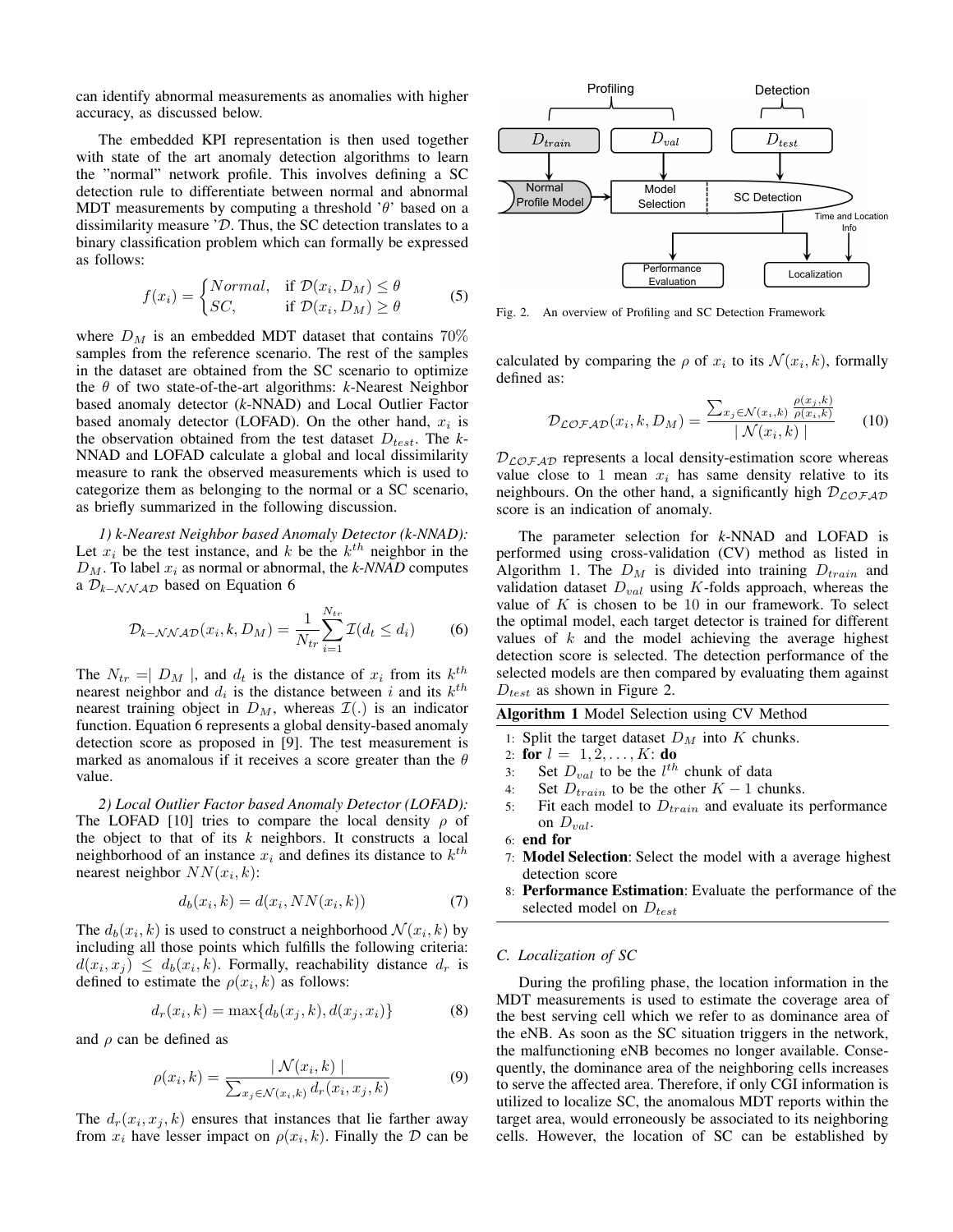

Fig. 3. (a) SINR plot of reference scenario (b) SINR plot of SC scenario where antenna gain of cell 11 is attenuated to -50 dBi (c) MDT measurements in the embedded space classified into normal and anomalous categories by *k*-NNAD

| Parameter                      | Values                                 |  |
|--------------------------------|----------------------------------------|--|
| Cellular Layout                | 27 Macrocell sites                     |  |
| <b>Sectors</b>                 | 3 Sectors per cell                     |  |
| <b>User Distribution</b>       | Uniform Random Distribution            |  |
| Path Loss                      | $L[dB] = 128.1 + 37.6log_{10}(R)$      |  |
| Antenna Gain (Normal Scenario) | 15 dBi                                 |  |
| Antenna Gain (SC Scenario)     | $-50$ dBi                              |  |
| Slow Fading Std                | 8 dB                                   |  |
| Simulation Length              | $420s$ (1 time step = 1ms/1TTI)        |  |
| <b>BS</b> Tx Power             | 46 dBm                                 |  |
| Network Synchronization        | Asynchronous                           |  |
| HARO                           | Asynchronous, 8 SAW channels, Maxi-    |  |
|                                | mum Retransmission $=$ 3               |  |
| Cell Selection Criteria        | Strongest RSRP defines the target cell |  |
| Load.                          | 20 users/cell                          |  |
| <b>MDT</b> Reporting Interval  | $240$ ms                               |  |
| Traffic Model                  | Infinite Buffer                        |  |
| HO Margin                      | 3dB                                    |  |

TABLE II. SIMULATION PARAMETERS

correlating the geo-location of the measurements labelled as anomalous with the dominance areas estimated during the profiling stage. To establish such a correlation, we calculate a standard z-score for each eNB corresponding to its estimated dominance area. The z-score is calculated as  $z_b = \frac{|n_b - \mu_n|}{\sigma_n}$  $\sigma_n$ where  $n_b$  is the number of MDT reports labeled as anomalies for the eNB b, and variables  $\mu_n$  and  $\sigma_n$  are the mean and standard deviation scores of the neighbouring cells. The change in the z-score for each eNB in the SC scenario compared to reference scenario is used to localize the position of SC.

#### III. SIMULATION SETUP AND EVALUATION METRIC

# *A. Simulation Setup*

A full dynamic system tool is employed to simulate the LTE network based on 3GPP specifications. The simulation run time was 7 minutes for each scenario with parameter configurations as listed in Table II. A reference scenario is used to profile the normal network operating behaviour by collecting the UE reported MDT measurements. In the SC scenario, the antenna gain of cell 11 is attenuated to  $-50$ dBi for a duration of three minutes. The SINR plots of the reference and SC scenario obtained during the simulation has been shown in Figure 3. The collected measurements are used by the global and local anomaly detection models to profile the network which allows them to detect anomalous situations as discussed in Section II.

#### *B. Detection Performance*

The Receiver Operating Characteristic (ROC) curves [11] plots the true positive rate or also detection rate (DR) (i.e., a percentage of anomalous measurements correctly classified as anomalies) against the false positive rates (FPR) (i.e., a percentage of normal cell measurements classified as anomalies). In this study, a standard performance metric named as Area under ROC curve (AUC) is used to access the performance of the target algorithms for detecting anomalous measurements from the SC scenario. The ROC curves are generated by plotting the DR against FPR by varying the  $\theta$  for each model until a DR value reaches 100%. To select the optimal model for each anomaly detector a parameter search (i.e.  $k = 1, 2, ... 30$ ) is performed using Algorithm 1. The final values are found to be 20 and 8 for for *k*-NNAD and LOFAD, respectively.

#### IV. RESULTS AND DISCUSSION

The employed anomaly detection algorithms profile the network behaviour using local and global approaches. The target models are then used to classify test measurements into normal or anomalous categories. It has been observed that the most of the KPIs from the reference scenario, grouped themselves into a large cluster when projected to an embedded space. Conversely, the measurements belonging to SC lie far from the samples that conforms to normal operations as depicted in Figure 3(c). MDS tries to maximize the variance between the data points and consequently dissimilar points are projected far from each other allowing the models to compute a robust dissimilarity measure for anomaly detection. *k*-NNAD based global profiling technique that relies on global density estimation procedure outperformed local density estimation method LOFAD, since the anomalous measurements obtained from the outage scenario largely act as global anomalies. Moreover, some of the normal measurement also form small micro clusters. This is due to exceptionally good RSRP values reported by the mobile terminals while they were in close proximity to the serving eNB. However, LOFAD treats them as local anomalies. Additionally, the measurements obtained from the cell edges show similarity with data samples that corresponds to outage scenario. Hence, in the embedded space they are projected close to the samples that corresponds to abnormal measurements. From a classification perspective, the target models wrongly classify such measurements as belonging to a SC scenario. But from a SON perspective,